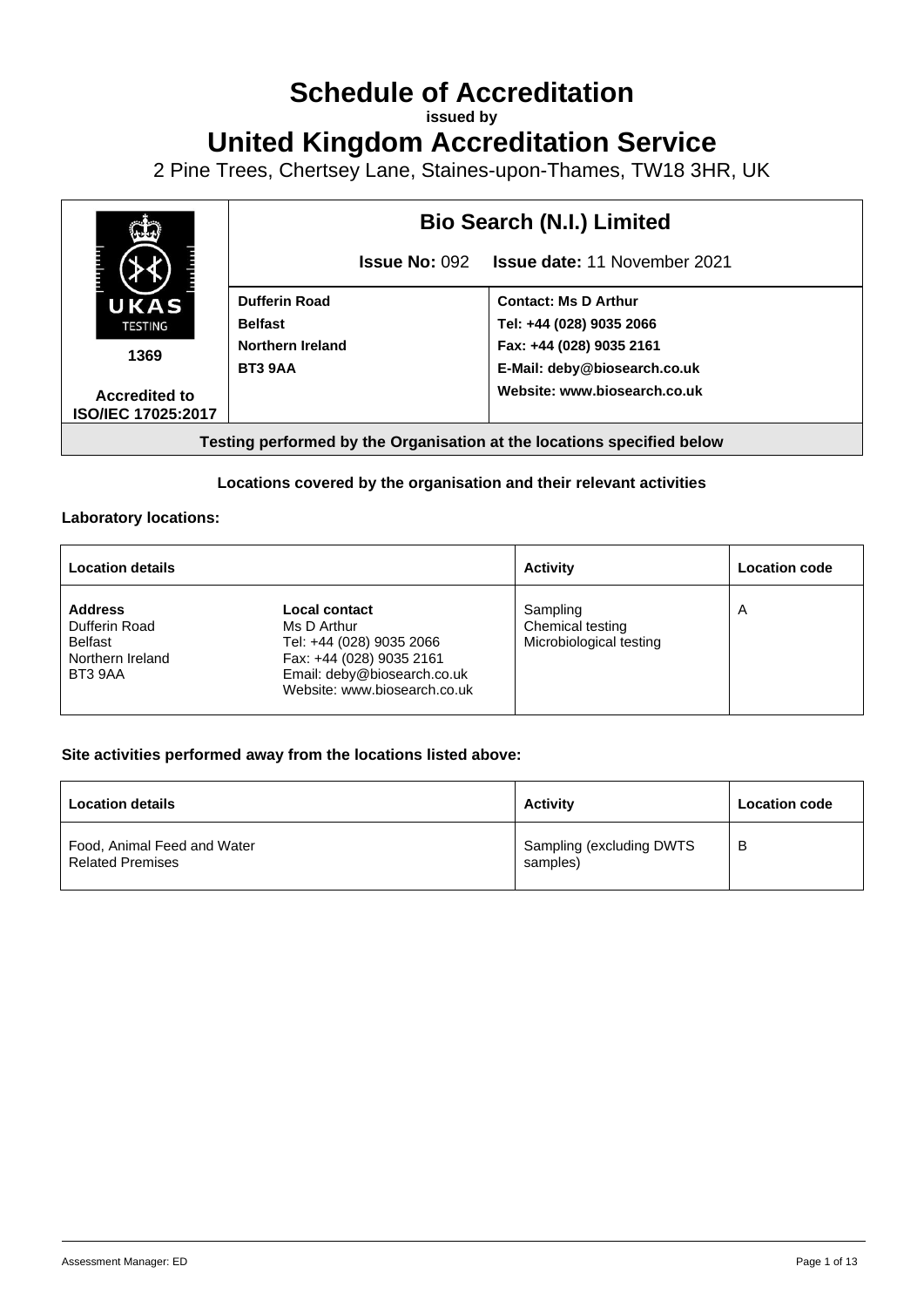| UKAS<br><b>TESTING</b>                             | <b>Schedule of Accreditation</b><br>issued by<br><b>United Kingdom Accreditation Service</b><br>2 Pine Trees, Chertsey Lane, Staines-upon-Thames, TW18 3HR, UK |
|----------------------------------------------------|----------------------------------------------------------------------------------------------------------------------------------------------------------------|
|                                                    | <b>Bio Search (N.I.) Limited</b>                                                                                                                               |
| 1369<br><b>Accredited to</b><br>ISO/IEC 17025:2017 | <b>Issue No: 092 Issue date: 11 November 2021</b>                                                                                                              |
|                                                    | Testing performed by the Organisation at the locations specified                                                                                               |

| Materials/Products tested                                                                            | Type of test/Properties<br>measured/Range of<br>measurement | Standard specifications/<br>Equipment/Techniques used                                                                                                                                                                     | Location<br>Code |
|------------------------------------------------------------------------------------------------------|-------------------------------------------------------------|---------------------------------------------------------------------------------------------------------------------------------------------------------------------------------------------------------------------------|------------------|
| <b>ANIMAL FEEDS</b>                                                                                  | <b>Microbiological Tests</b>                                | Documented In-House Methods                                                                                                                                                                                               |                  |
|                                                                                                      | Detection:<br>Salmonella spp, confirmed                     | TM 9 based on BS EN ISO 6579-<br>1:2017+A1: 2020 with screening of<br>suspect positives using Rapid<br>Salmonella (BioRad) Confirmation<br>using serology and biomerieux API                                              | A                |
|                                                                                                      | Salmonella spp., confirmed                                  | TM 69 using SOLUS ELISA kit and<br>DYNEX DS2 analyser. Confirmation<br>using serology and biomerieux API                                                                                                                  | A                |
|                                                                                                      | Enumeration:                                                |                                                                                                                                                                                                                           |                  |
|                                                                                                      | Enterobacteriaceae,<br>presumptive                          | TM 26 based on BS EN ISO 21528-<br>2:2017                                                                                                                                                                                 | A                |
|                                                                                                      | <b>Yeasts and Moulds</b>                                    | TM 16 based on BS ISO 21527-<br>1:2008                                                                                                                                                                                    | A                |
| <b>ENVIRONMENTAL</b><br><b>SAMPLES</b><br>collected from animal feed<br>environment:<br>Sponge swabs | Salmonella spp, confirmed                                   | Testing for the purpose of<br>enforcement of the Control of<br>Salmonella in Poultry Scheme Order<br>(Northern Ireland) 2008<br>(SR 2008/263)                                                                             | A                |
| Gauze swabs<br>Dust<br><b>Tray Liners</b>                                                            |                                                             | Testing for the purpose of<br>enforcement of the Control of<br>Salmonella in Turkey Flocks Scheme<br>Order (Northern Ireland) 2010                                                                                        | A                |
|                                                                                                      |                                                             | TM65 based on BS EN ISO 6579-<br>1:2017+A1:2020 Annex D Using a<br>single selective enrichment medium<br>(modified semi-solid Rappaport-<br>Vassiladis medium, MSRV)<br>Confirmation using serology and<br>biomerieux API | A                |
|                                                                                                      |                                                             |                                                                                                                                                                                                                           |                  |

# DETAIL OF ACCREDITATION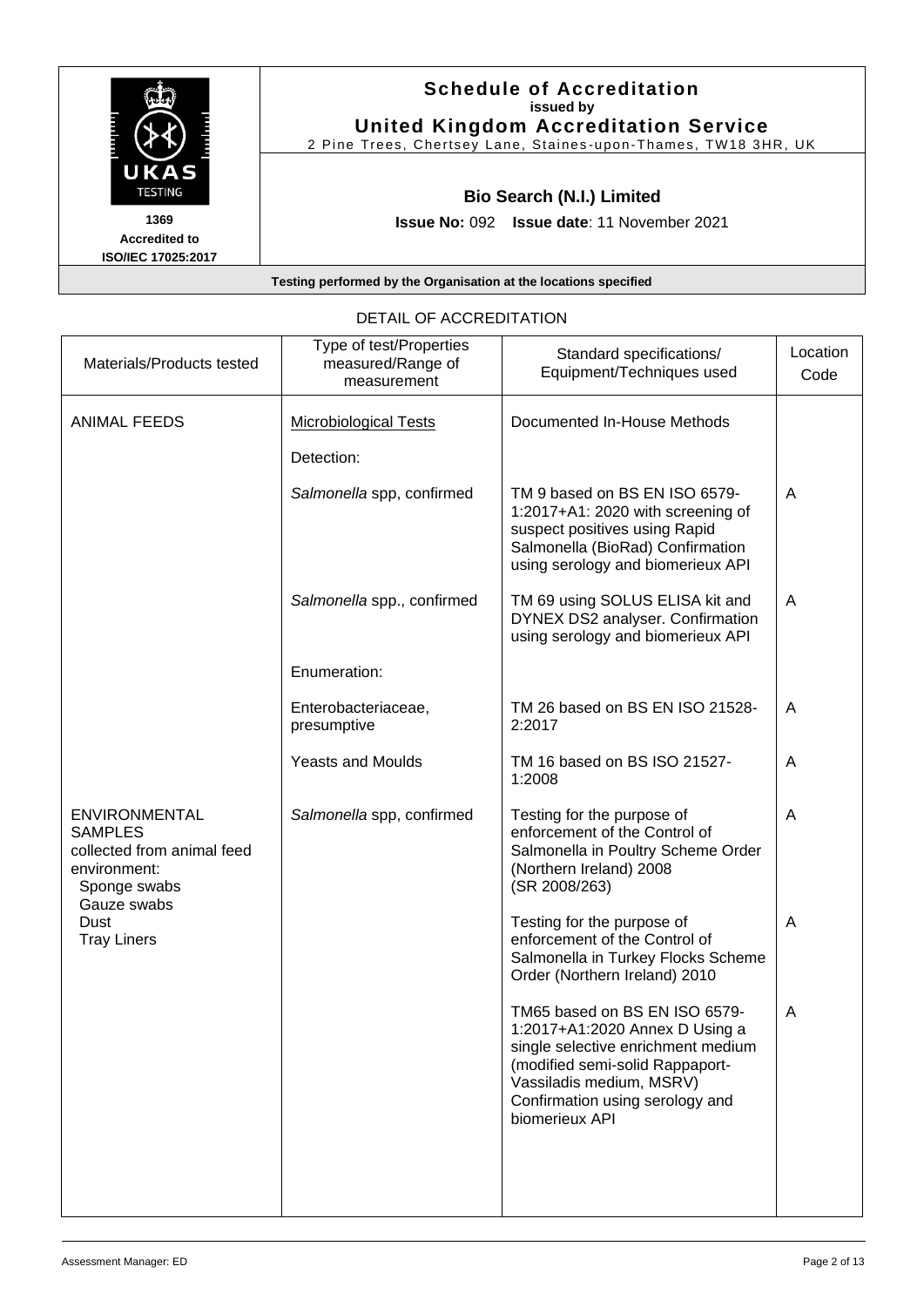|                                                    | <b>Schedule of Accreditation</b><br>issued by<br><b>United Kingdom Accreditation Service</b><br>2 Pine Trees, Chertsey Lane, Staines-upon-Thames, TW18 3HR, UK |
|----------------------------------------------------|----------------------------------------------------------------------------------------------------------------------------------------------------------------|
| UKAS<br><b>TESTING</b>                             | <b>Bio Search (N.I.) Limited</b>                                                                                                                               |
| 1369<br><b>Accredited to</b><br>ISO/IEC 17025:2017 | <b>Issue No: 092 Issue date: 11 November 2021</b>                                                                                                              |
|                                                    | Testing performed by the Organisation at the locations specified                                                                                               |

|                                                                                   | Type of test/Properties                                                               | Standard specifications/                                                                                                                                                       | Location |
|-----------------------------------------------------------------------------------|---------------------------------------------------------------------------------------|--------------------------------------------------------------------------------------------------------------------------------------------------------------------------------|----------|
| Materials/Products tested                                                         | measured/Range of<br>measurement                                                      | Equipment/Techniques used                                                                                                                                                      | Code     |
| <b>ENVIRONMENTAL SWABS</b><br>(cont'd)                                            | Microbiological Tests (cont'd)                                                        | Documented In-House Methods                                                                                                                                                    |          |
| (Stick swabs provided by<br>the laboratory, unless                                | Enumeration:                                                                          |                                                                                                                                                                                |          |
| otherwise specified)                                                              | Coliforms at 30 °C, 37 °C<br>presumptive and confirmed                                | TM 3 based on BS ISO 4832:2006                                                                                                                                                 | A        |
|                                                                                   | Enterobacteriaceae,<br>presumptive                                                    | TM 26 based on BS EN ISO 21528-<br>2:2017                                                                                                                                      | A        |
|                                                                                   | Escherichia coli<br>$\beta$ -glucuronidase-positive                                   | TM 4 based on BS ISO 16649-<br>2:2001                                                                                                                                          | A        |
|                                                                                   | Coagulase positive<br>staphylococci including<br>Staphylococcus aureus<br>(confirmed) | TM 5 based on BS EN ISO 6888-<br>1:1999+A2:2018 with confirmation<br>using prolex latex kit                                                                                    | A        |
|                                                                                   | <b>Total Aerobic Colony Count</b><br>at 30 $\degree$ C                                | TM 1 based on BS EN ISO 4833-<br>1:2013                                                                                                                                        | A        |
|                                                                                   | Detection:                                                                            |                                                                                                                                                                                |          |
| Sponge swabs from animal<br>feed environments                                     | Salmonella spp, confirmed                                                             | TM 9 based on BS EN ISO 6579-<br>1:2017+A1:2020 with screening of<br>suspect positives using Rapid<br>Salmonella (BioRad) Confirmation<br>using serology and biomerieux API    | A        |
| Sponge swabs from animal<br>feed environments and food<br>production environments | Salmonella spp, confirmed                                                             | TM 69 using SOLUS ELISA kit and<br>DYNEX DS2 analyser. Confirmation<br>using serology and Biomerieux API                                                                       | A        |
| Sponge swabs from food<br>production environments                                 | Salmonella spp, confirmed                                                             | TM 45 based on BS EN ISO 6579-<br>1:2017+A1:2020, with screening of<br>suspect positives using Rapid<br>Salmonella (BioRad) Confirmation<br>using serology and biomerieux API. | A        |
| Sponge swabs from food<br>production environments                                 | Listeria spp, confirmed                                                               | TM 7 based on<br>BS EN ISO 11290-1:2017<br>Confirmation using biomerieux API<br>or Microgen ID systems                                                                         | A        |
|                                                                                   |                                                                                       |                                                                                                                                                                                |          |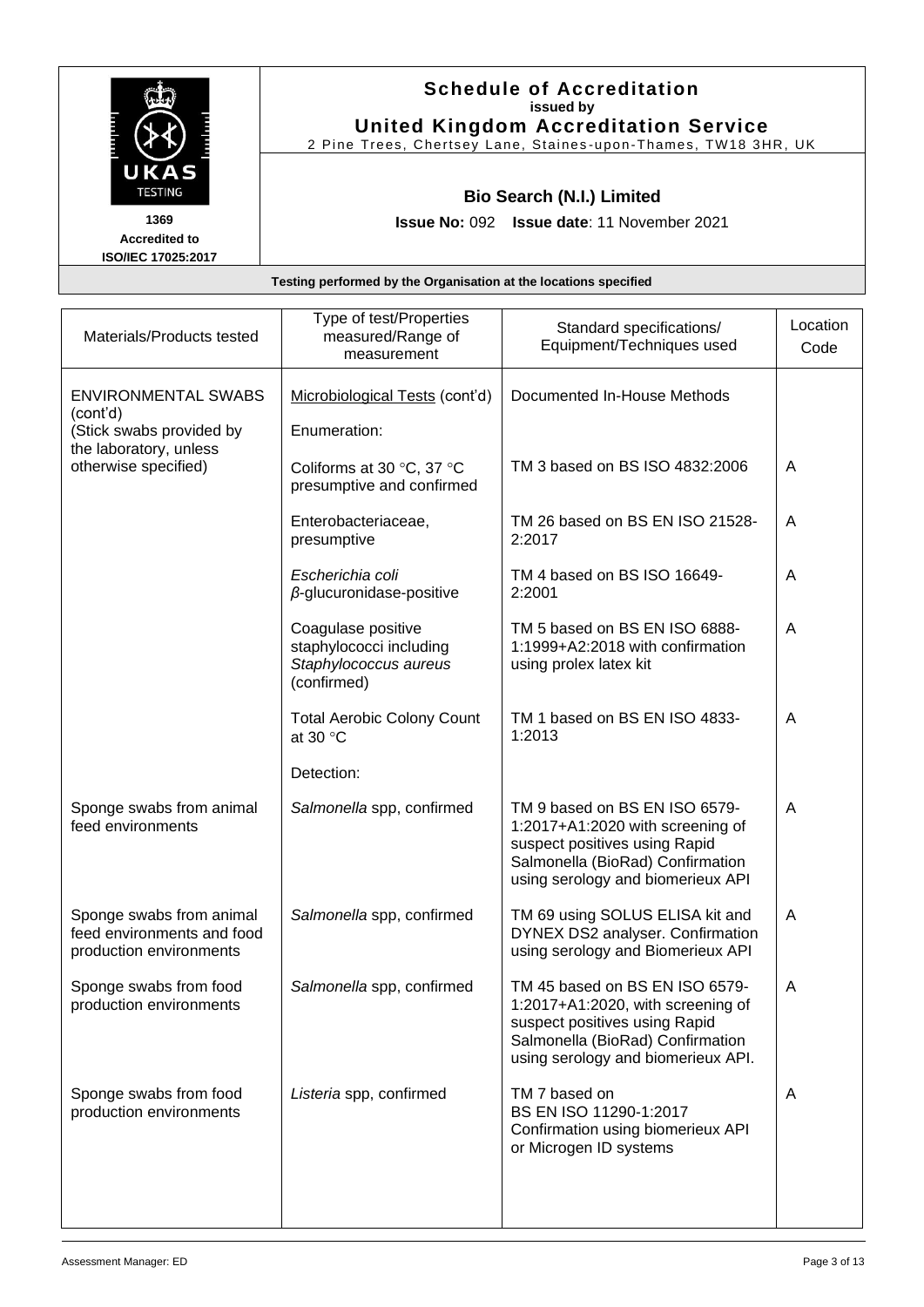|                           | <b>Schedule of Accreditation</b><br>issued by                  |
|---------------------------|----------------------------------------------------------------|
|                           | <b>United Kingdom Accreditation Service</b>                    |
|                           | 2 Pine Trees, Chertsey Lane, Staines-upon-Thames, TW18 3HR, UK |
| UKAS<br><b>TESTING</b>    | <b>Bio Search (N.I.) Limited</b>                               |
| 1369                      | <b>Issue No: 092 Issue date: 11 November 2021</b>              |
| <b>Accredited to</b>      |                                                                |
| <b>ISO/IEC 17025:2017</b> |                                                                |

| Materials/Products tested                         | Type of test/Properties<br>measured/Range of<br>measurement                           | Standard specifications/<br>Equipment/Techniques used                                                                 | Location<br>Code |
|---------------------------------------------------|---------------------------------------------------------------------------------------|-----------------------------------------------------------------------------------------------------------------------|------------------|
| <b>ENVIRONMENTAL SWABS</b><br>(cont'd)            | Microbiological Tests (cont'd)                                                        | Documented In-House Methods                                                                                           |                  |
|                                                   | Detection: (cont'd):                                                                  |                                                                                                                       |                  |
| Sponge swabs from food<br>production environments | Listeria spp., confirmed                                                              | TM 63 using SOLUS ELISA kit and<br>DYNEX DS2 analyser. Confirmation<br>using biomerieux API or Microgen ID<br>systems | A                |
| FOOD, FOOD PRODUCTS<br>& DAIRY                    | Enumeration:                                                                          |                                                                                                                       |                  |
|                                                   | Bacillus cereus, presumptive                                                          | TM 6 based on CCFRA Technical<br>Manual 43: 3.7.1:2007                                                                | A                |
|                                                   | Clostridium perfringens,<br>confirmed                                                 | TM 17 based on BS EN ISO<br>7937:2004                                                                                 | A                |
|                                                   | Coliforms at 30 $\degree$ C or 37 $\degree$ C,<br>presumptive and confirmed           | TM 3 based on BS ISO 4832:2006                                                                                        | A                |
|                                                   | Enterobacteriaceae,<br>presumptive                                                    | TM 26 based on BS EN ISO 21528-<br>2:2017                                                                             | A                |
|                                                   | Escherichia coli,<br>$\beta$ -glucuronidase-positive                                  | TM 4 based on BS ISO 16649-<br>2:2001                                                                                 | A                |
|                                                   | Lactic acid bacteria,<br>presumptive                                                  | TM 13 based on CCFRA Technical<br>Manual 43:2.6.1:2003                                                                | A                |
|                                                   | Listeria spp, confirmed                                                               | TM 8 based on BS EN ISO 11290-<br>2:2017 confirmation using<br>biomerieux API or Microgen ID<br>systems               | A                |
|                                                   | Pseudomonas spp,<br>presumptive                                                       | TM 2 based on BS EN ISO<br>13720:2010                                                                                 | A                |
|                                                   | Coagulase-positive-<br>staphylococci including<br>Staphylococcus aureus,<br>confirmed | TM 5 based on BS EN ISO 6888-<br>1:1999 +A2:2018 with confirmation<br>using prolex latex kit                          | A                |
|                                                   | <b>Total Aerobic Colony Count</b><br>at 30 $\degree$ C                                | TM 1 based on BS EN ISO 4833-<br>1:2013                                                                               | A                |
|                                                   | <b>Yeasts and Moulds</b>                                                              | TM 16 based on BS ISO 21527-<br>1:2008                                                                                | A                |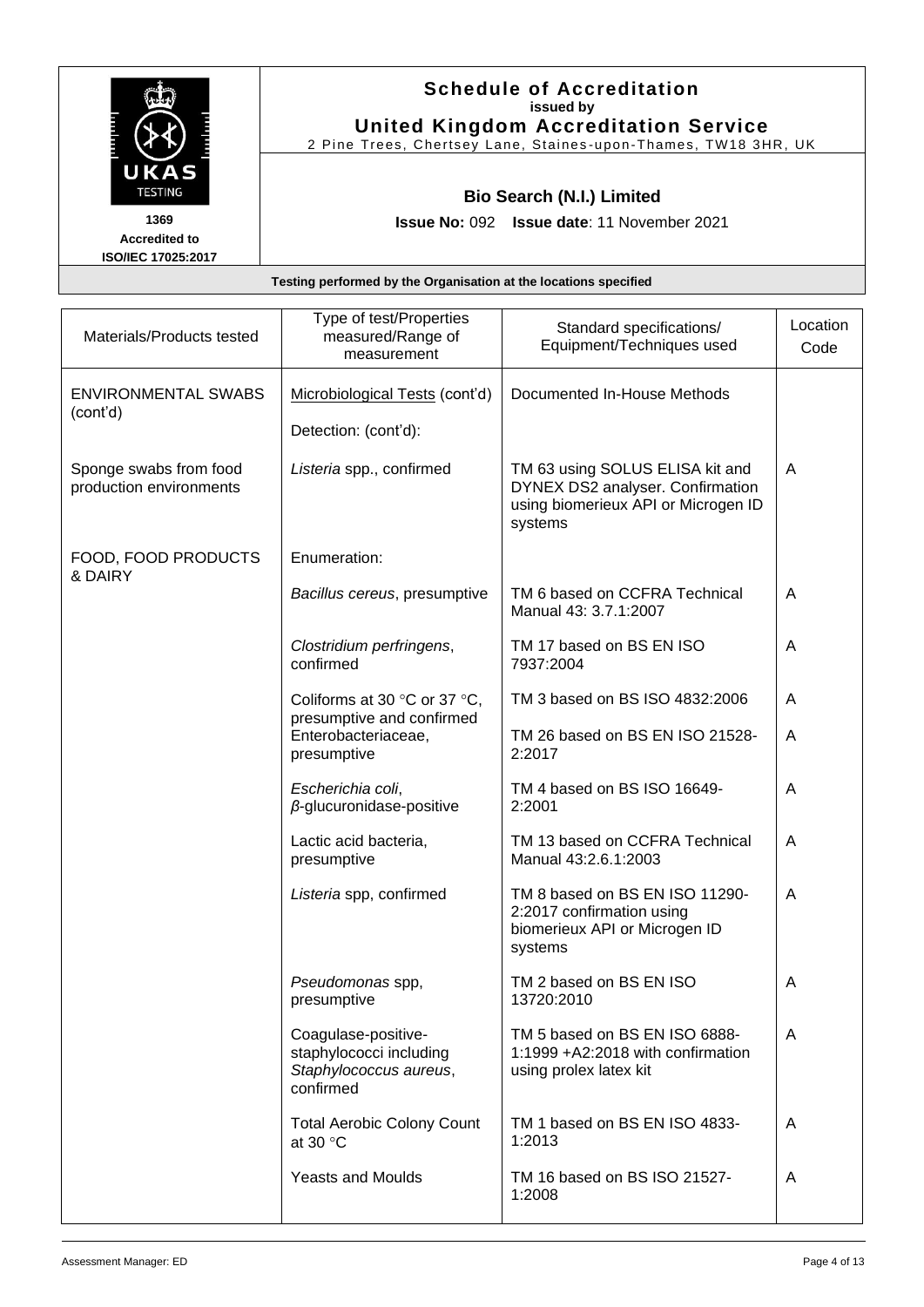| UKAS<br><b>TESTING</b>                             | <b>Schedule of Accreditation</b><br>issued by<br><b>United Kingdom Accreditation Service</b><br>2 Pine Trees, Chertsey Lane, Staines-upon-Thames, TW18 3HR, UK |
|----------------------------------------------------|----------------------------------------------------------------------------------------------------------------------------------------------------------------|
|                                                    | <b>Bio Search (N.I.) Limited</b>                                                                                                                               |
| 1369<br><b>Accredited to</b><br>ISO/IEC 17025:2017 | <b>Issue No: 092 Issue date: 11 November 2021</b>                                                                                                              |
|                                                    | Testing performed by the Organisation at the locations specified                                                                                               |

| Materials/Products tested               | Type of test/Properties<br>measured/Range of<br>measurement | Standard specifications/<br>Equipment/Techniques used                                                                 | Location<br>Code |
|-----------------------------------------|-------------------------------------------------------------|-----------------------------------------------------------------------------------------------------------------------|------------------|
| FOOD, FOOD PRODUCTS<br>& DAIRY (cont'd) | Microbiological Tests (cont'd)                              | Documented In-House Methods                                                                                           |                  |
|                                         | Detection:                                                  |                                                                                                                       |                  |
|                                         | Campylobacter spp,<br>confirmed                             | TM 10 based on BS EN ISO 10272-<br>1:2017                                                                             | A                |
|                                         | Escherichia coli O157,<br>confirmed                         | TM 11 based on BS EN ISO<br>16654:2001+A1:2017                                                                        | A                |
|                                         | Listeria spp, confirmed                                     | TM 7 based on<br>BS EN ISO 11290-1:2017<br>Confirmation using biomerieux API<br>or Microgen ID systems                | A                |
|                                         |                                                             | TM 59 based on AOAC Official<br>Method 997.03 using VIP assay                                                         | A                |
|                                         | Salmonella spp, confirmed                                   | TM 45 based on BS EN ISO 6579-<br>1:2017+A1:2020. Confirmation using<br>serology and Biomerieux API                   | A                |
| Eggs only                               | Detection of Salmonella spp                                 | TM 66 in accordance with BEIC Lion<br>Egg Code. Confirmation using<br>serology and biomerieux API                     | A                |
|                                         | Listeria spp., confirmed                                    | TM 63 using SOLUS ELISA kit and<br>DYNEX DS2 analyser. Confirmation<br>using biomerieux API or Microgen ID<br>systems | A                |
|                                         | Salmonella spp., confirmed                                  | TM 69 using SOLUS ELISA kit and<br>DYNEX DS2 analyser. Confirmation<br>using serology and Biomerieux API              | Α                |
| FOOD AND ANIMAL FEED,                   | Sampling                                                    | Documented In-House Methods                                                                                           |                  |
| WATERS                                  | <b>Environmental swabs</b>                                  | SP 001                                                                                                                | В                |
|                                         | Food and Feed samples                                       | SP 001                                                                                                                | B                |
|                                         | Water Samples (for non-<br>statutory testing)               | SP 001 based on The Microbiology<br>of Drinking Water Part 2 2010                                                     | B                |
|                                         |                                                             |                                                                                                                       |                  |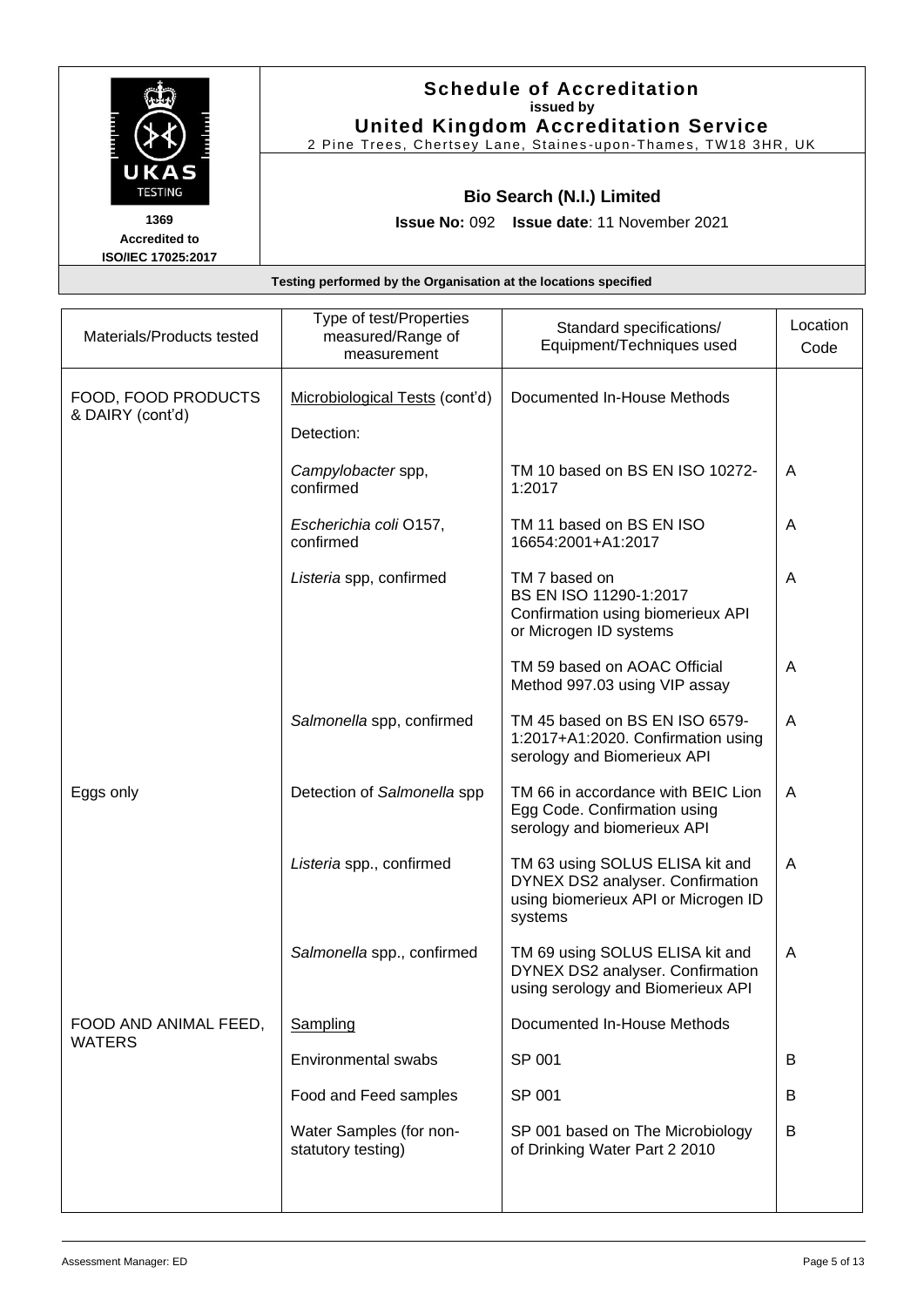| UKAS<br><b>TESTING</b>                                    | <b>Schedule of Accreditation</b><br>issued by<br><b>United Kingdom Accreditation Service</b><br>2 Pine Trees, Chertsey Lane, Staines-upon-Thames, TW18 3HR, UK |
|-----------------------------------------------------------|----------------------------------------------------------------------------------------------------------------------------------------------------------------|
|                                                           | <b>Bio Search (N.I.) Limited</b>                                                                                                                               |
| 1369<br><b>Accredited to</b><br><b>ISO/IEC 17025:2017</b> | <b>Issue No: 092 Issue date: 11 November 2021</b>                                                                                                              |
|                                                           | Testing performed by the Organisation at the locations specified                                                                                               |

| Materials/Products tested | Type of test/Properties<br>measured/Range of<br>measurement                                                                                                                                                   | Standard specifications/<br>Equipment/Techniques used                                                                                                                                            | Location<br>Code |
|---------------------------|---------------------------------------------------------------------------------------------------------------------------------------------------------------------------------------------------------------|--------------------------------------------------------------------------------------------------------------------------------------------------------------------------------------------------|------------------|
| <b>WATERS</b>             | <b>Microbiological Tests</b>                                                                                                                                                                                  | Documented In-House Methods                                                                                                                                                                      |                  |
|                           | Enumeration:                                                                                                                                                                                                  |                                                                                                                                                                                                  |                  |
| Drinking water            | Testing for the purpose of<br>enforcement of the Water<br>Supply (Water Quality)<br>Regulations<br>(Northern Ireland) 2017<br>and the Private Water<br><b>Supplies Regulations</b><br>(Northern Ireland) 2017 | Documented In-House Methods<br>based on 'Methods for the<br>Examination of Waters and<br>Associated Materials' (MEWAM). In<br>accordance with the Drinking Water<br>Testing Specification (DWTS) | A                |
|                           | Coliforms, confirmed                                                                                                                                                                                          | TM 18 based on The Microbiology of<br>Drinking Water, Part 4 2016, using<br>membrane filtration                                                                                                  | A                |
|                           | Escherichia coli, confirmed                                                                                                                                                                                   | TM 18 based on The Microbiology of<br>Drinking Water, Part 4 2016, using<br>membrane filtration                                                                                                  | $\mathsf{A}$     |
|                           | Enterococci, confirmed                                                                                                                                                                                        | TM 19 based on The Microbiology of<br>Drinking Water, Part 5 2012, using<br>membrane filtration                                                                                                  | A                |
|                           | <b>Total Aerobic Colony Count</b><br>at 22 $\degree$ C and 37 $\degree$ C                                                                                                                                     | TM 20 based on<br>BS EN ISO 6222:1999                                                                                                                                                            | A                |
|                           | Sulphite reducing clostridia<br>and Clostridium perfringens<br>(including spores) confirmed                                                                                                                   | TM 36 by membrane filtration based<br>on the Microbiology of Drinking<br>Water Part 6 2021                                                                                                       | A                |
|                           |                                                                                                                                                                                                               |                                                                                                                                                                                                  |                  |
|                           |                                                                                                                                                                                                               |                                                                                                                                                                                                  |                  |
|                           |                                                                                                                                                                                                               |                                                                                                                                                                                                  |                  |
|                           |                                                                                                                                                                                                               |                                                                                                                                                                                                  |                  |
|                           |                                                                                                                                                                                                               |                                                                                                                                                                                                  |                  |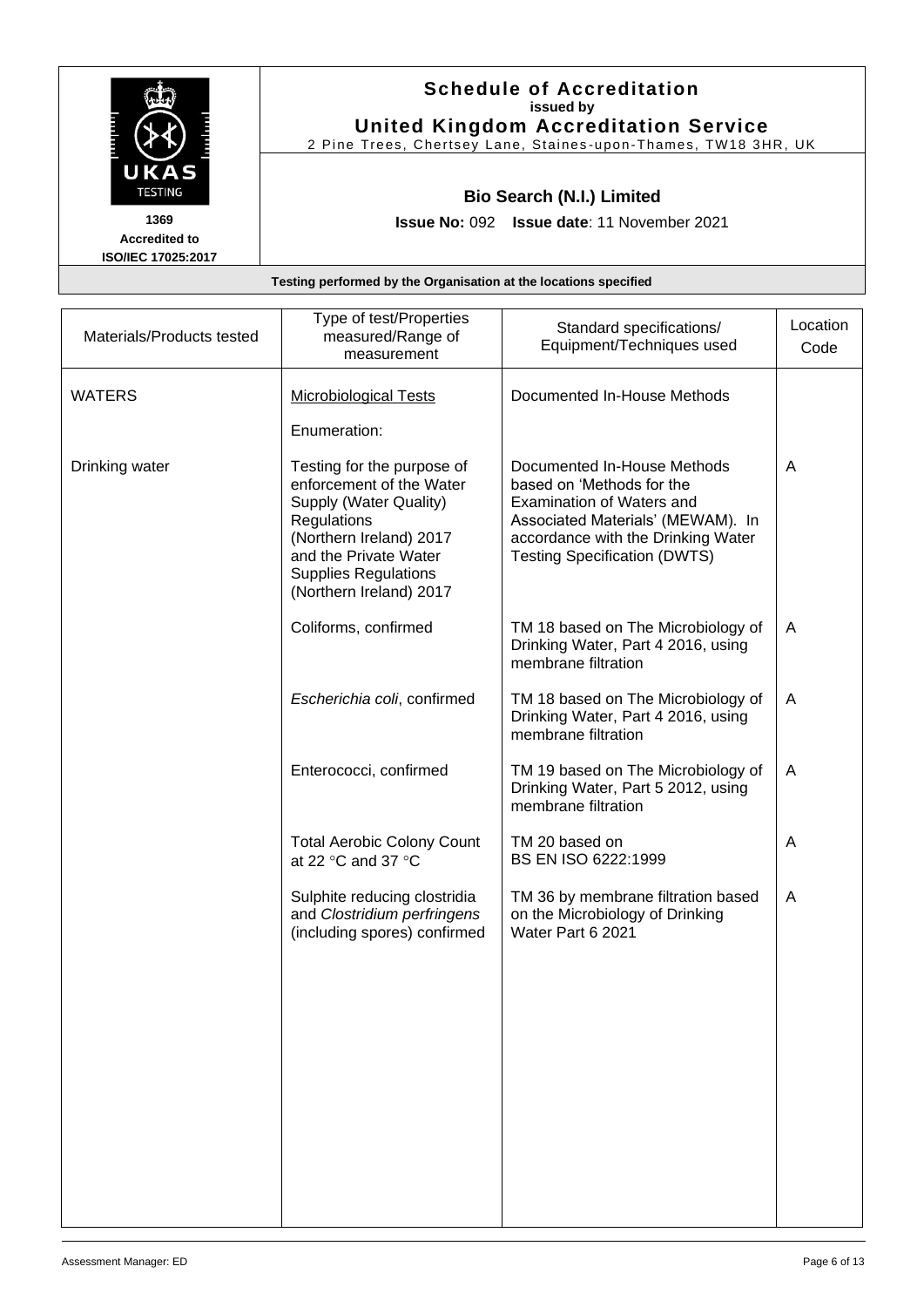| UKAS                                               | <b>Schedule of Accreditation</b><br>issued by<br><b>United Kingdom Accreditation Service</b><br>2 Pine Trees, Chertsey Lane, Staines-upon-Thames, TW18 3HR, UK |
|----------------------------------------------------|----------------------------------------------------------------------------------------------------------------------------------------------------------------|
| <b>TESTING</b>                                     | <b>Bio Search (N.I.) Limited</b>                                                                                                                               |
| 1369<br><b>Accredited to</b><br>ISO/IEC 17025:2017 | <b>Issue No: 092 Issue date: 11 November 2021</b>                                                                                                              |

| Materials/Products tested                                                                                       | Type of test/Properties<br>measured/Range of<br>measurement                                      | Standard specifications/<br>Equipment/Techniques used                                           | Location<br>Code |
|-----------------------------------------------------------------------------------------------------------------|--------------------------------------------------------------------------------------------------|-------------------------------------------------------------------------------------------------|------------------|
| WATERS (cont'd)                                                                                                 | Microbiological Tests (cont'd)                                                                   | Documented In-House Methods                                                                     |                  |
|                                                                                                                 | Enumeration: (cont'd)                                                                            |                                                                                                 |                  |
| Groundwater, surface,<br>saline, recreational, Spa and<br>swimming pool waters                                  | Coliforms, confirmed                                                                             | TM 18 based on The Microbiology of<br>Drinking Water, Part 4 2016, using<br>membrane filtration | A                |
|                                                                                                                 | Escherichia coli, confirmed                                                                      | TM 18 based on The Microbiology of<br>Drinking Water, Part 4 2016, using<br>membrane filtration | A                |
|                                                                                                                 | Enterococci, confirmed                                                                           | TM 19 based on The Microbiology of<br>Drinking Water, Part 5 2012, using<br>membrane filtration | A                |
|                                                                                                                 | <b>Total Aerobic Colony Count</b><br>at 22 $\degree$ C and 37 $\degree$ C                        | TM 20 based on<br>BS EN ISO 6222:1999                                                           | A                |
|                                                                                                                 | Sulphite reducing clostridia<br>and Clostridium perfringens<br>(including spores) confirmed      | TM 36 by membrane filtration based<br>on the Microbiology of Drinking<br>Water Part 6 2021      | A                |
| Saline, Recreational, Surface<br>and Treated Sewage water                                                       | β-glucuronidase positive<br>Escherichia coli                                                     | TM 117 based on the Microbiology of<br>Recreational and Environmental<br>Waters, Part 3 2016    | A                |
| <b>Healthcare waters</b><br>(Including Dialysis, ultrapure<br>and RO water)                                     | Bacterial Endotoxin detection<br>and enumeration                                                 | TM 80 based on BS EN ISO 15883<br>using kinetic chromogenic system                              | A                |
| Drinking and Healthcare<br>water<br>(Spa, swimming pool,<br>reverse osmosis and<br>Endoscope final rinse water) | Pseudomonas aeruginosa                                                                           | TM 35 based on The Microbiology of<br>Drinking Water, Part 8 2015, using<br>membrane filtration | A                |
| Drinking and process water<br>(closed heating and cooling<br>systems)                                           | Presumptive Pseudomonas<br>spp.                                                                  | TM 88 based on The Microbiology of<br>Drinking Water, Part 8 2015, using<br>membrane filtration | A                |
| Process waters (Closed<br>heating and cooling systems)                                                          | <b>Total Aerobic Colony Count</b><br>37°C for 48 hours<br>22°C for 72 hours<br>30°C for 72 hours | TM 97 using Yeast extract agar                                                                  | A                |

 $\overline{\phantom{a}}$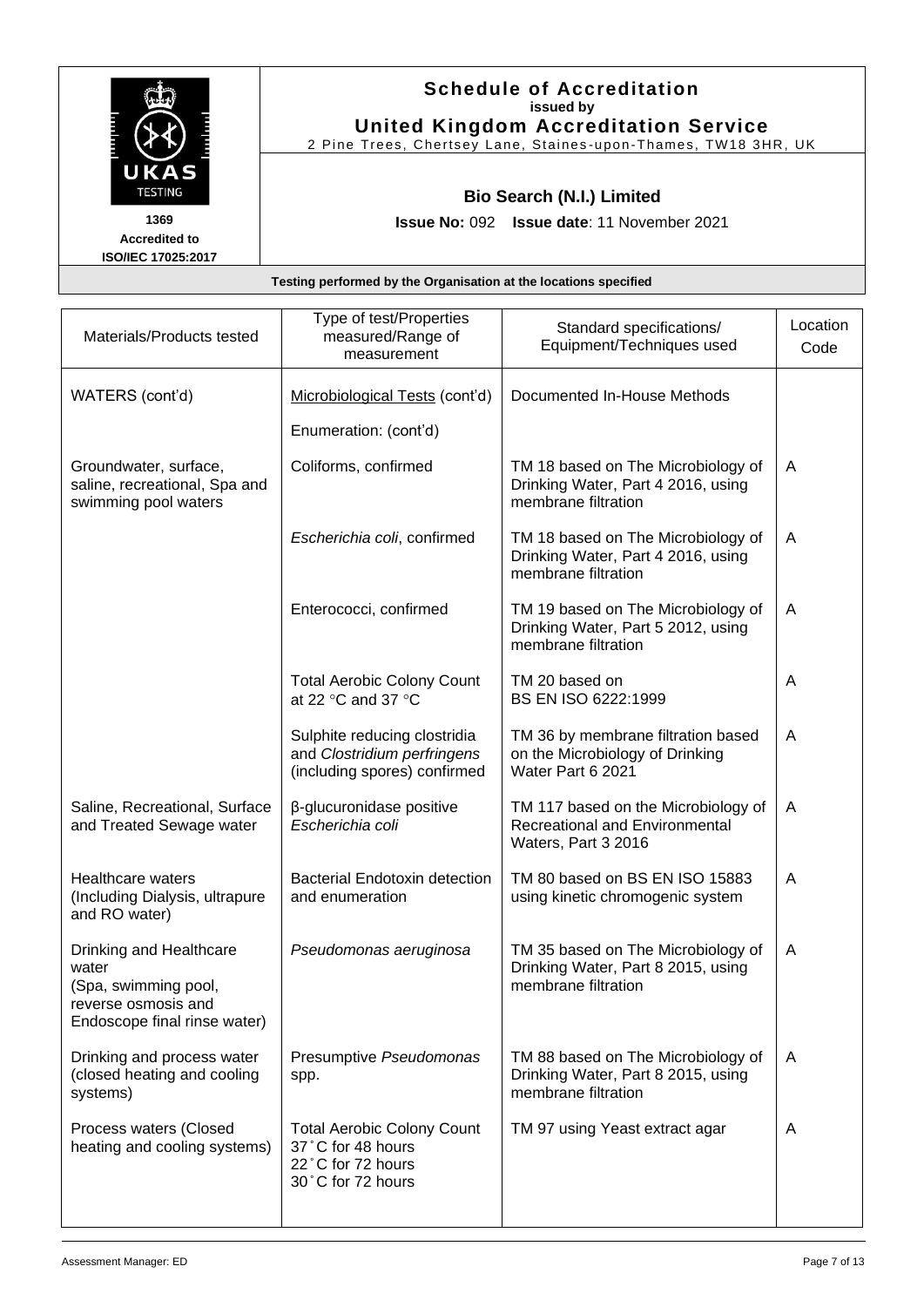|                                                           | <b>Schedule of Accreditation</b><br>issued by<br><b>United Kingdom Accreditation Service</b><br>2 Pine Trees, Chertsey Lane, Staines-upon-Thames, TW18 3HR, UK |
|-----------------------------------------------------------|----------------------------------------------------------------------------------------------------------------------------------------------------------------|
| UKAS<br><b>TESTING</b>                                    | <b>Bio Search (N.I.) Limited</b>                                                                                                                               |
| 1369<br><b>Accredited to</b><br><b>ISO/IEC 17025:2017</b> | <b>Issue No: 092 Issue date: 11 November 2021</b>                                                                                                              |
|                                                           | Testing performed by the Organisation at the locations specified                                                                                               |

| Materials/Products tested                                                                             | Type of test/Properties<br>measured/Range of<br>measurement                                                                      | Standard specifications/<br>Equipment/Techniques used                                                                                                                                                                                                                                                      | Location<br>Code |
|-------------------------------------------------------------------------------------------------------|----------------------------------------------------------------------------------------------------------------------------------|------------------------------------------------------------------------------------------------------------------------------------------------------------------------------------------------------------------------------------------------------------------------------------------------------------|------------------|
| WATERS (cont'd)                                                                                       | Microbiological Tests (cont'd)<br>Enumeration: (cont'd)                                                                          | Documented In-House Methods                                                                                                                                                                                                                                                                                |                  |
| Process waters (Cooling<br>towers and Condensers)                                                     | <b>Total Aerobic Colony Count</b><br>30°C for 48 hours                                                                           | TM 94 using Yeast extract agar                                                                                                                                                                                                                                                                             | A                |
| Drinking, swimming pool,<br>cooling towers, process<br>waters (heating systems and<br>condensers)     | Detection and Enumeration<br>of Legionella spp, Legionella<br>pneumophila serogroup 1 or<br>serogroup 2-15 and<br>Legionella spp | TM 22 based on BS EN ISO<br>11731:2017<br>Using filtration with washing, using<br>GVPC, identification by latex<br>agglutination (Matrices A and B:<br>procedures 8,9 and 10 and Media C)                                                                                                                  | A                |
| Rinse waters from<br>washer/disinfectors                                                              | <b>Total Aerobic Colony Count</b>                                                                                                | TM 74 based on HTM01-06 (2016)<br>Decontamination of flexible<br>endoscopes Part E, using membrane<br>filtration in duplicate                                                                                                                                                                              | A                |
| Dialysis water                                                                                        | <b>Total Aerobic Colony Count</b><br>(37 & 22 °C)                                                                                | TM 70 using TGE agar based on BS<br>EN ISO 23500-3:2019                                                                                                                                                                                                                                                    | A                |
|                                                                                                       | <b>Chemical Tests</b>                                                                                                            | Documented In-house Methods<br>in accordance with:<br>HTM01-01 (2016) Decontamination<br>of surgical instruments Part C:<br>Steam sterilisation HTM01-01 (2016)<br>Decontamination of surgical<br>instruments Part D: Washer-<br>disinfectors HTM01-06<br>Decontamination of flexible<br>endoscopes part E |                  |
| Healthcare water<br>(endoscope washer<br>disinfector waters, RO, final,<br>clean steam condensate and | Appearance (colour and<br>turbidity)<br>pH                                                                                       | TM 71 using:<br>Colorimetry and nephelometry<br>Indicator and comparator                                                                                                                                                                                                                                   | A                |
| other processes)                                                                                      | Conductivity<br>Total dissolved solids<br><b>Total hardness</b><br>Heavy metals<br>Silicate                                      | TM 71 using:<br>Conductivity meter<br>Conductivity and calculation<br>Hach-Lange test kit<br>Colorimetry<br>Hach-Lange test kit                                                                                                                                                                            | A                |
|                                                                                                       |                                                                                                                                  |                                                                                                                                                                                                                                                                                                            |                  |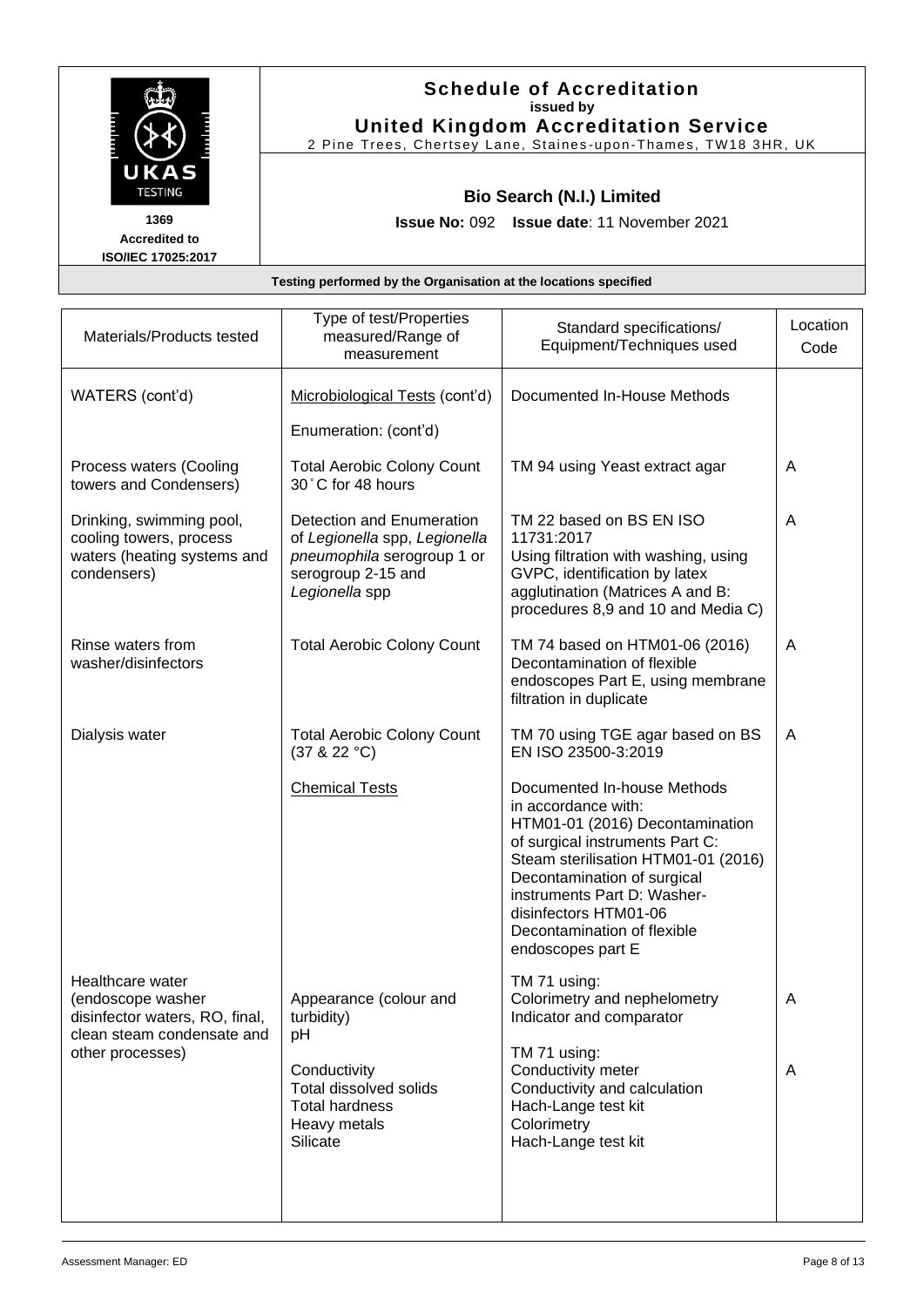|                                                    | <b>Schedule of Accreditation</b><br>issued by<br><b>United Kingdom Accreditation Service</b><br>2 Pine Trees, Chertsey Lane, Staines-upon-Thames, TW18 3HR, UK |
|----------------------------------------------------|----------------------------------------------------------------------------------------------------------------------------------------------------------------|
| UKAS<br><b>TESTING</b>                             | <b>Bio Search (N.I.) Limited</b>                                                                                                                               |
| 1369<br><b>Accredited to</b><br>ISO/IEC 17025:2017 | <b>Issue No: 092 Issue date: 11 November 2021</b>                                                                                                              |

| Materials/Products tested                                                                                                 | Type of test/Properties<br>measured/Range of<br>measurement                                                                                                                                       | Standard specifications/<br>Equipment/Techniques used                                                                                                                                                                                                                                                      | Location<br>Code |
|---------------------------------------------------------------------------------------------------------------------------|---------------------------------------------------------------------------------------------------------------------------------------------------------------------------------------------------|------------------------------------------------------------------------------------------------------------------------------------------------------------------------------------------------------------------------------------------------------------------------------------------------------------|------------------|
| WATERS (cont'd)                                                                                                           | Chemical Tests (cont'd)                                                                                                                                                                           | Documented In-house Methods<br>in accordance with:<br>HTM01-01 (2016) Decontamination<br>of surgical instruments Part C:<br>Steam sterilisation HTM01-01 (2016)<br>Decontamination of surgical<br>instruments Part D: Washer-<br>disinfectors HTM01-06<br>Decontamination of flexible<br>endoscopes part E |                  |
| Healthcare water<br>(endoscope washer<br>disinfector waters, RO, final,<br>clean steam condensate and<br>other processes) | Appearance<br>Ammonium<br>pH<br>Conductivity<br><b>Total dissolved solids</b><br><b>Total hardness</b><br>Heavy metals (as mg Pb/l)<br>Silicate<br>Oxidisable substances<br>Calcium and magnesium | TM 72 using:<br>Colorimetry and nephelometry<br>Hach-Lange test kit<br>Indicator and comparator<br>Conductivity meter<br>Conductivity meter and calculation<br>Hach-Lange test kit<br>Colorimetry<br>Hach-Lange test kit<br>Colorimetric limit test<br>Colorimetric limit test                             | A                |
| Healthcare (RO Water and<br>clean steam condensate)                                                                       | <b>Evaporative Residue</b>                                                                                                                                                                        | TM 72 based on HTM 01-01 Part D                                                                                                                                                                                                                                                                            | A                |
| Healthcare water<br>(endoscope washer<br>disinfector and RO water)                                                        | Total organic carbon (TOC)                                                                                                                                                                        | TM 98 by persulphate / UV<br>methodology using GE Sievers 900<br>TOC Analyser with manual sample<br>injection or by auto-sampler                                                                                                                                                                           | A                |
|                                                                                                                           | Fluoride, Chloride, Sulphate,<br>Nitrate (by calculation), Total<br>Oxidised Nitrogen (TON),<br>Nitrite, Phosphate, Soluble<br>Reactive Phosphorus and<br>alkalinity                              | TM 112 using Thermo Scientific<br>Discrets Auto-analyser                                                                                                                                                                                                                                                   | A                |
|                                                                                                                           | Mercury<br>Boron                                                                                                                                                                                  | TM108 by NexION 1000 ICP-MS                                                                                                                                                                                                                                                                                | $\overline{A}$   |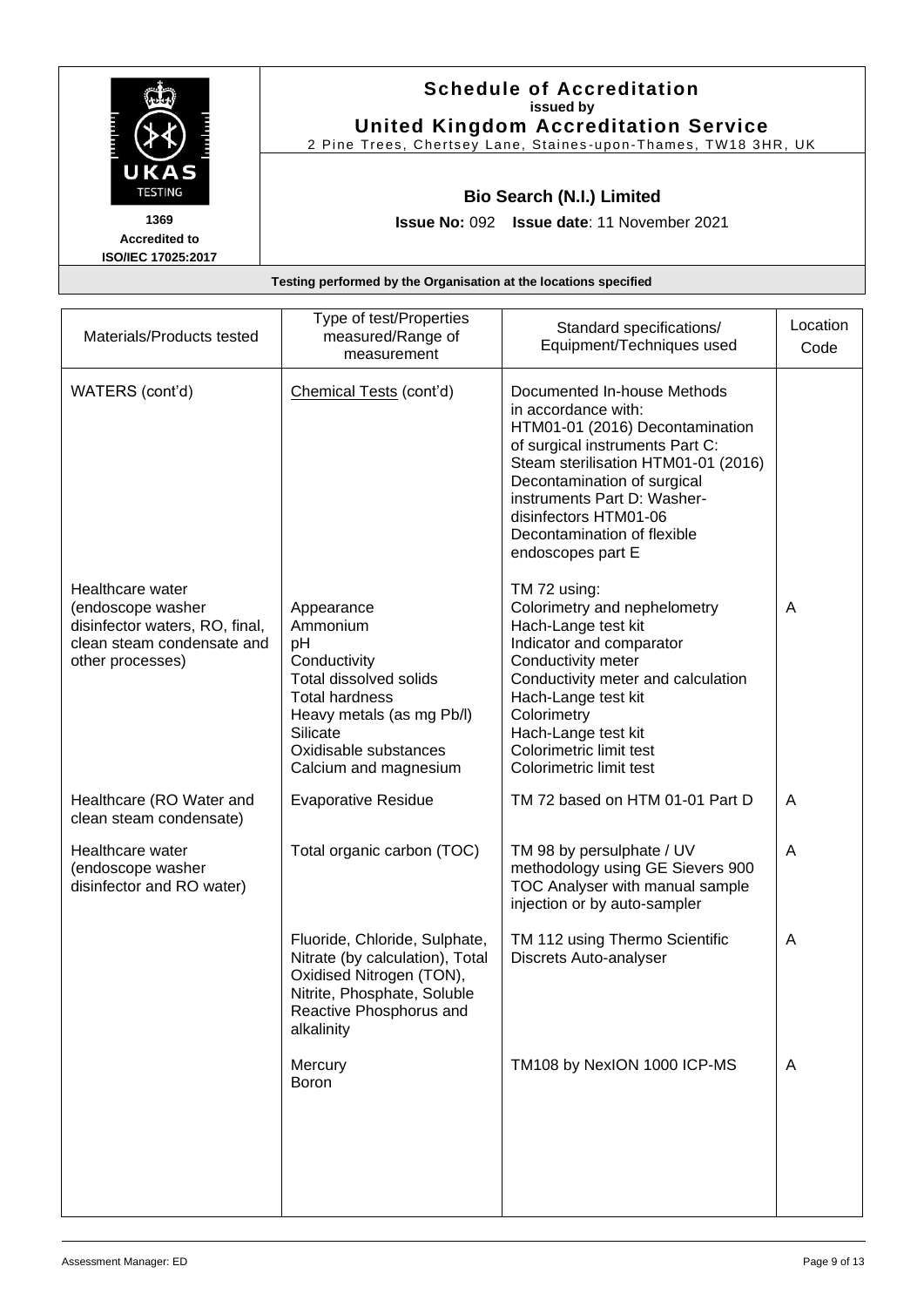| UKAS<br><b>TESTING</b>                                    | <b>Schedule of Accreditation</b><br>issued by<br><b>United Kingdom Accreditation Service</b><br>2 Pine Trees, Chertsey Lane, Staines-upon-Thames, TW18 3HR, UK |  |
|-----------------------------------------------------------|----------------------------------------------------------------------------------------------------------------------------------------------------------------|--|
|                                                           | <b>Bio Search (N.I.) Limited</b>                                                                                                                               |  |
| 1369<br><b>Accredited to</b><br><b>ISO/IEC 17025:2017</b> | <b>Issue No: 092 Issue date: 11 November 2021</b>                                                                                                              |  |
|                                                           | Testing performed by the Organisation at the locations specified                                                                                               |  |

| Materials/Products tested                                                                           | Type of test/Properties<br>measured/Range of<br>measurement                                                                                                                                                                            | Standard specifications/<br>Equipment/Techniques used                                                                                                                                                                                                                                                      | Location<br>Code |
|-----------------------------------------------------------------------------------------------------|----------------------------------------------------------------------------------------------------------------------------------------------------------------------------------------------------------------------------------------|------------------------------------------------------------------------------------------------------------------------------------------------------------------------------------------------------------------------------------------------------------------------------------------------------------|------------------|
| WATERS (cont'd)                                                                                     | Chemical Tests (cont'd)                                                                                                                                                                                                                | Documented In-house Methods<br>in accordance with:<br>HTM01-01 (2016) Decontamination<br>of surgical instruments Part C:<br>Steam sterilisation HTM01-01 (2016)<br>Decontamination of surgical<br>instruments Part D: Washer-<br>disinfectors HTM01-06<br>Decontamination of flexible<br>endoscopes part E |                  |
| Healthcare water<br>(endoscope washer,<br>disinfector waters, RO, final,<br>clean steam condensate) | Copper<br>Silver<br>Aluminium<br>Iron<br>Manganese<br>Chromium<br>Tin<br>Selenium<br>Antimony<br>Lead<br>Cadmium<br>Thallium<br>Sodium<br>Calcium<br>Magnesium<br>Potassium<br>Beryllium<br>Arsenic<br><b>Barium</b><br>Nickel<br>Zinc | TM107 by NexION 1000 ICP-MS                                                                                                                                                                                                                                                                                | A                |
| <b>WATERS</b>                                                                                       | Chemical Tests (cont'd)                                                                                                                                                                                                                | Documented In-house Methods                                                                                                                                                                                                                                                                                |                  |
| Surface and Groundwater                                                                             | Nitrate (by calculation) and<br><b>Total Oxidised Nitrogen</b><br>(TON)                                                                                                                                                                | TM 112 using Thermo Scientific<br>Discrets Auto-analyser                                                                                                                                                                                                                                                   |                  |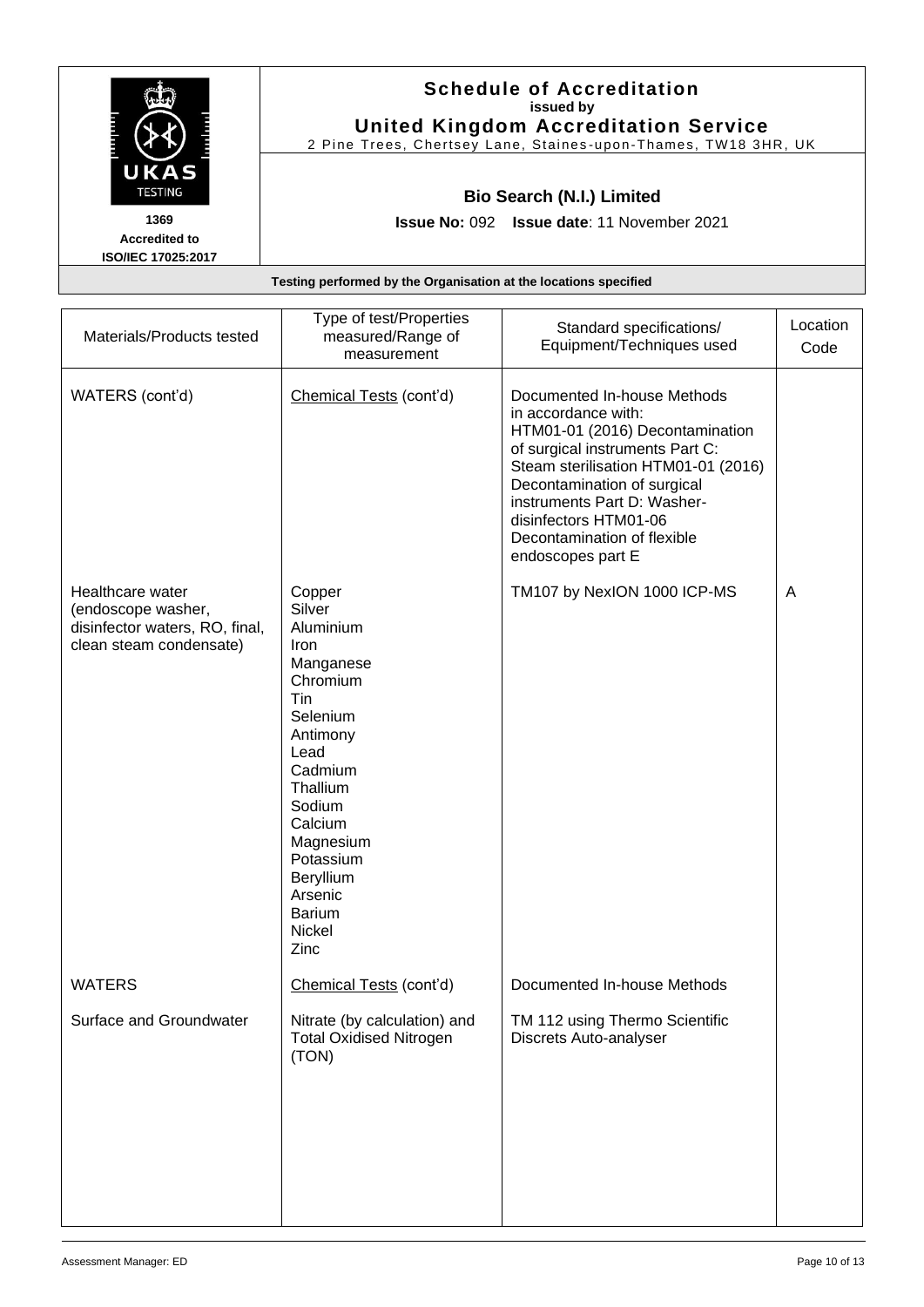|                        | <b>Schedule of Accreditation</b><br>issued by                    |
|------------------------|------------------------------------------------------------------|
|                        | <b>United Kingdom Accreditation Service</b>                      |
|                        | 2 Pine Trees, Chertsey Lane, Staines-upon-Thames, TW18 3HR, UK   |
| UKAS<br><b>TESTING</b> | <b>Bio Search (N.I.) Limited</b>                                 |
| 1369                   | <b>Issue No: 092 Issue date: 11 November 2021</b>                |
| <b>Accredited to</b>   |                                                                  |
| ISO/IEC 17025:2017     |                                                                  |
|                        | Testing performed by the Organisation at the locations specified |
|                        |                                                                  |

| Materials/Products tested                                           | Type of test/Properties<br>measured/Range of<br>measurement                                                                                                                                                   | Standard specifications/<br>Equipment/Techniques used                                                                                                                                                                                                                                    | Location<br>Code |
|---------------------------------------------------------------------|---------------------------------------------------------------------------------------------------------------------------------------------------------------------------------------------------------------|------------------------------------------------------------------------------------------------------------------------------------------------------------------------------------------------------------------------------------------------------------------------------------------|------------------|
| WATERS (cont'd)<br>Drinking water, Surface<br>water and Groundwater | Testing for the purpose of<br>enforcement of the Water<br>Supply (Water Quality)<br>Regulations<br>(Northern Ireland) 2017<br>and the Private Water<br><b>Supplies Regulations</b><br>(Northern Ireland) 2017 | Documented In-house Methods<br>in accordance with the Drinking<br>Water Testing Specification (DWTS)                                                                                                                                                                                     |                  |
|                                                                     | Chemical Tests (cont'd)                                                                                                                                                                                       |                                                                                                                                                                                                                                                                                          |                  |
| Drinking water<br>(Including Groundwater)                           | Taste                                                                                                                                                                                                         | TM 53 The determination of Taste<br>and Odour MEWAM:2010                                                                                                                                                                                                                                 | A                |
| Drinking water (treated<br>Surface water and<br>Groundwater)        | Odour                                                                                                                                                                                                         | TM 53 The determination of Taste<br>and Odour MEWAM 2010                                                                                                                                                                                                                                 | A                |
| Drinking water, Surface<br>Water and Ground water                   | Ammonium<br>Ammonical-N by calculation<br>Ammonia by calculation                                                                                                                                              | TM 50 The determination of<br>ammonium using a<br>spectrophotometer,<br><b>MEWAM:1981</b>                                                                                                                                                                                                | $\overline{A}$   |
|                                                                     | Hydrogen Ion (pH) and<br>Conductivity                                                                                                                                                                         | TM 51 Measurement of Electrical<br>conductivity MEWAM:1978, Standing<br><b>Committee of Analysts</b>                                                                                                                                                                                     | A                |
|                                                                     | Turbidity                                                                                                                                                                                                     | TM 52 based on Colour and Turbidity<br>of Waters MEWAM:1981, Standing<br><b>Committee of Analysts</b>                                                                                                                                                                                    | A                |
|                                                                     | Trihalomethanes (THMs)<br>Bromodichloromethane<br>Dibromochloromethane<br><b>Bromoform</b><br>Chloroform                                                                                                      | TM 55 Analysis of THMs in water<br>using Clarus 600 GC-MS with<br>headspace sampler.<br>Based on EPA Method 524.2,<br>Measurement of purgeable organic<br>compounds in water by capillary<br>column gas chromatography/mass<br>spectrometry, Revision 4.1, Edited<br>by J W Munch (1995) | A                |
|                                                                     | <b>True Colour</b>                                                                                                                                                                                            | TM 62 based on Colour and Turbidity<br>of Waters                                                                                                                                                                                                                                         | A                |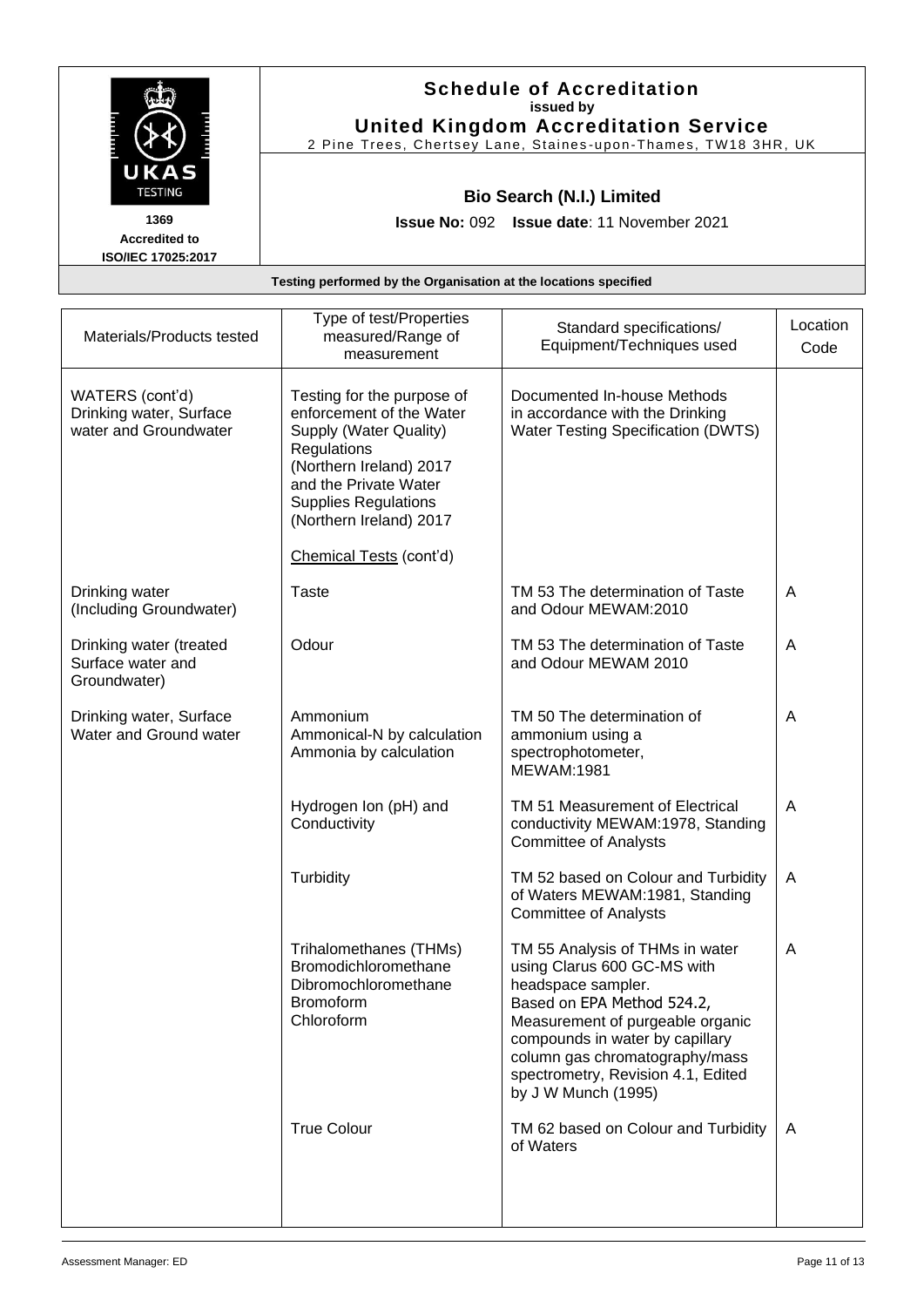|                                                                  | <b>Schedule of Accreditation</b><br>issued by<br><b>United Kingdom Accreditation Service</b>       |  |
|------------------------------------------------------------------|----------------------------------------------------------------------------------------------------|--|
| UKAS<br><b>TESTING</b>                                           | 2 Pine Trees, Chertsey Lane, Staines-upon-Thames, TW18 3HR, UK<br><b>Bio Search (N.I.) Limited</b> |  |
| 1369<br><b>Accredited to</b><br>ISO/IEC 17025:2017               | <b>Issue No: 092 Issue date: 11 November 2021</b>                                                  |  |
| Testing performed by the Organisation at the locations specified |                                                                                                    |  |

| Materials/Products tested                                           | Type of test/Properties<br>measured/Range of<br>measurement                                                                                                                                                                              | Standard specifications/<br>Equipment/Techniques used                                                                                               | Location<br>Code |
|---------------------------------------------------------------------|------------------------------------------------------------------------------------------------------------------------------------------------------------------------------------------------------------------------------------------|-----------------------------------------------------------------------------------------------------------------------------------------------------|------------------|
| WATERS (cont'd)<br>Drinking water, Surface<br>water and Groundwater | Testing for the purpose of<br>enforcement of the Water<br>Supply (Water Quality)<br>Regulations<br>(Northern Ireland) 2017<br>and the Private Water<br><b>Supplies Regulations</b><br>(Northern Ireland) 2017<br>Chemical Tests (cont'd) | Documented In-house Methods<br>in accordance with the Drinking<br>Water Testing Specification (DWTS)                                                |                  |
|                                                                     | <b>Apparent Colour</b>                                                                                                                                                                                                                   | MEWAM:1981, Standing Committee<br>of Analysts                                                                                                       | A                |
| Drinking water, Surface<br>water and Groundwater                    | VOCs:<br>(1,2 dichloroethane,<br>benzene, tetrachloroethene,<br>tetrachloromethane,<br>trichloroethene, vinyl<br>chloride)                                                                                                               | TM 56 Analysis of volatile organic<br>compounds in water using<br>Clarus 600 GC-MS with headspace<br>sampler based on US EPA method<br>8260B (1996) | A                |
| Drinking water, Surface<br>water and Groundwater                    | Total organic carbon (TOC)                                                                                                                                                                                                               | TM 98 by persulphate / UV<br>methodology using GE Sievers 900<br>TOC Analyser with manual sample<br>injection or by auto-sampler                    | A                |
| <b>Drinking Water</b>                                               | Fluoride, Chloride, Sulphate,<br>Nitrate (by Calculation), Total<br>Oxidised Nitrogen (TON),<br>Nitrite, Phosphate, Soluble<br>Reactive Phosphorus and<br>Alkalinity                                                                     | TM 112 using the Thermo Scientific<br>Gallery Discrete Auto Analyser                                                                                | A                |
| <b>Surface and Ground Waters</b>                                    | Fluoride, Chloride, Sulphate,<br>Nitrite, Phosphate, Soluble<br>Reactive Phsophorus and<br>Alkalinity                                                                                                                                    | TM 112 using the Thermo Scientific<br>Gallery Discrete Auto Analyser                                                                                | A                |
| Drinking water, Surface<br>water and Groundwater                    | Copper, Silver, Aluminium,<br>Manganese, Iron, Chromium,<br>Tin, Selenium, Antimony,<br>Lead, Cadmium, Thallium,<br>Sodium, Calcium,<br>Magnesium, Potassium,<br>Beryllium, Arsenic, Barium,<br>Nickel, Zinc                             | TM 107 using ICP-MS NexION 1000                                                                                                                     | A                |